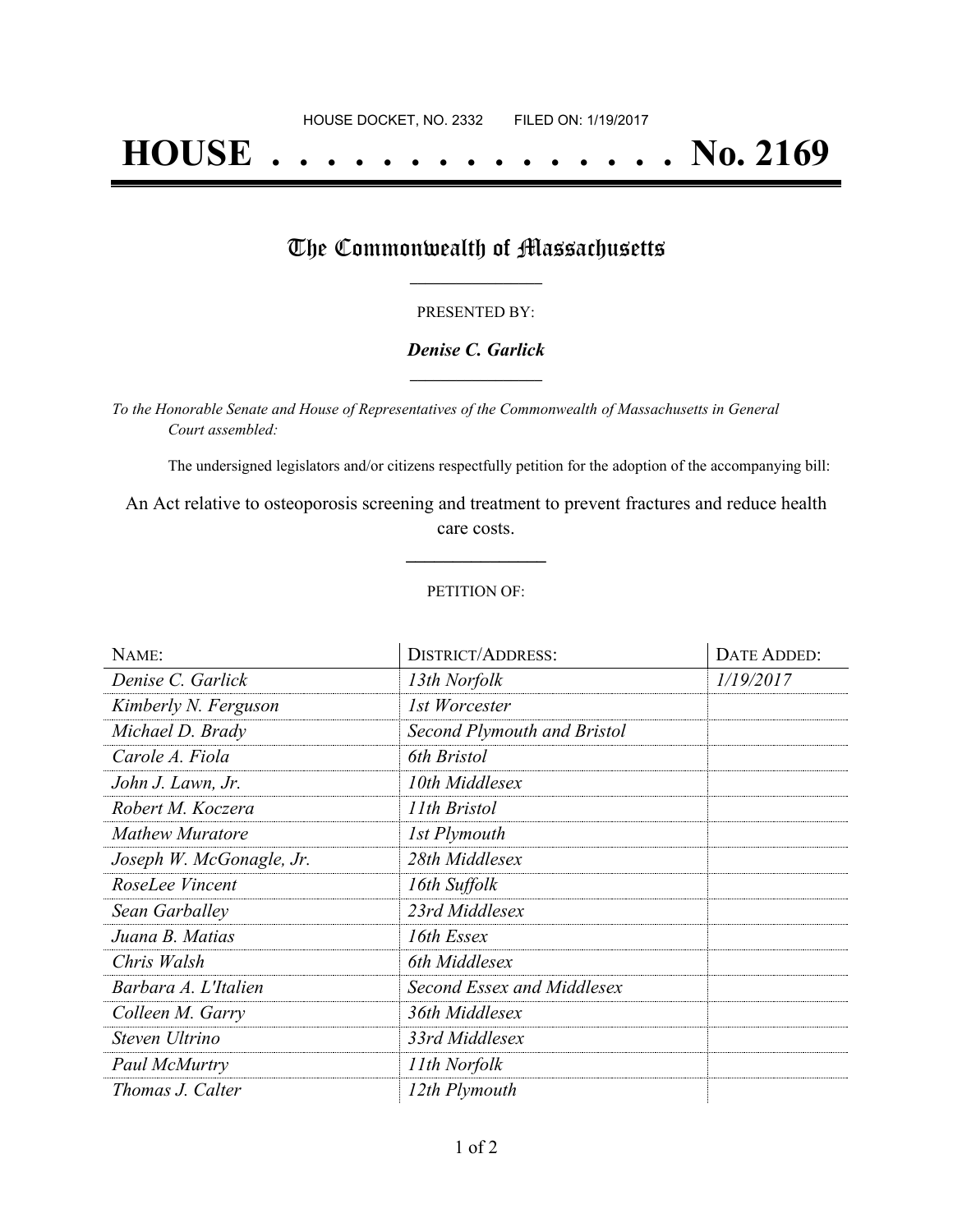| Sal N. DiDomenico | Middlesex and Suffolk             |
|-------------------|-----------------------------------|
| Kay Khan          | 11th Middlesex                    |
| Joan B. Lovely    | Second Essex                      |
| Anne M Gobi       | Worcester, Hampden, Hampshire and |
|                   | Middlesex                         |
| Denise Provost    | 27th Middlesex                    |
| James J. O'Day    | 14th Worcester                    |
| Kenneth I. Gordon | 21st Middlesex                    |
| David M. Rogers   | 24th Middlesex                    |
| Julian Cyr        | Cape and Islands                  |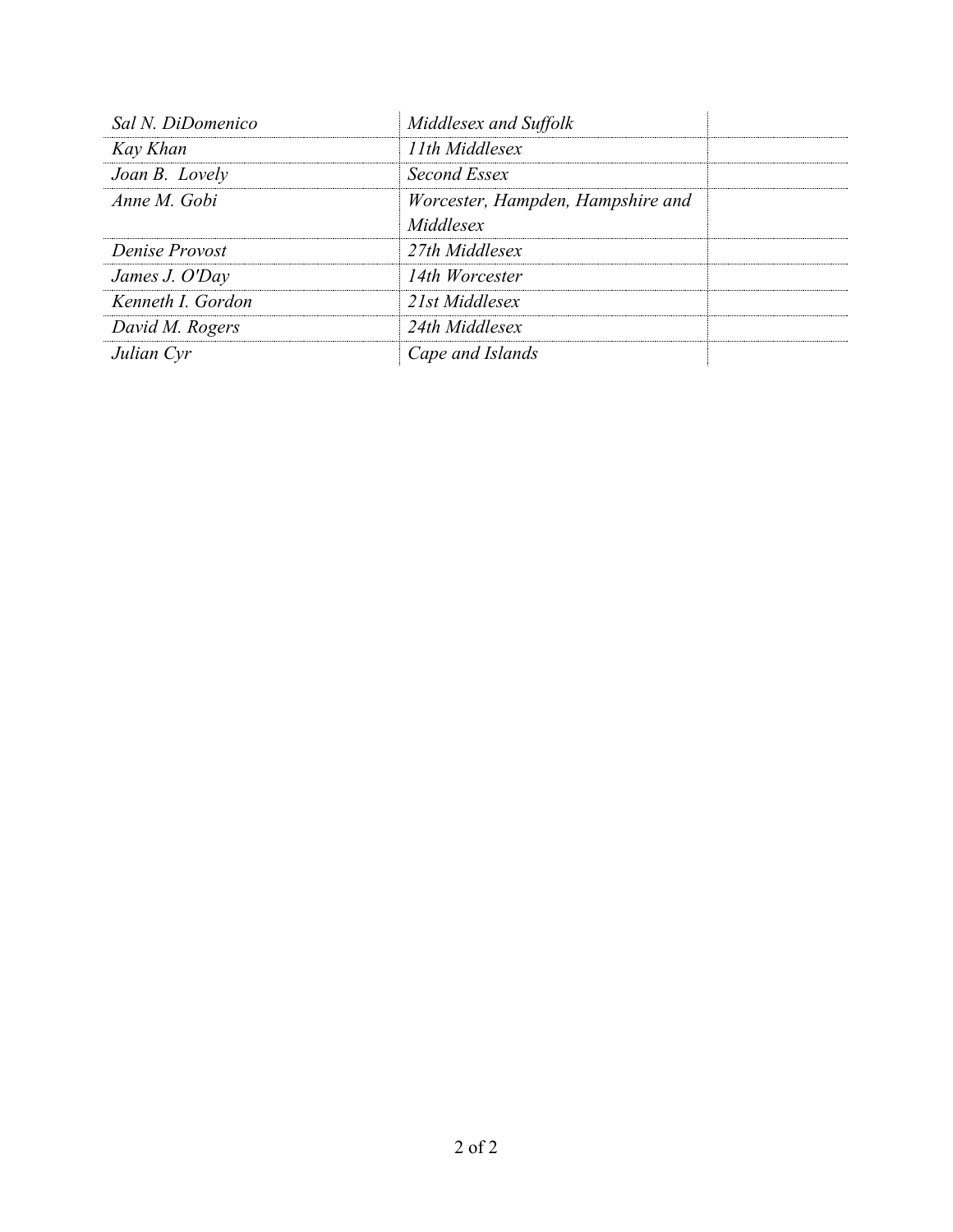By Ms. Garlick of Needham, a petition (accompanied by bill, House, No. 2169) of Denise C. Garlick and others relative to osteoporosis screening and treatment. Financial Services.

# The Commonwealth of Massachusetts

**In the One Hundred and Ninetieth General Court (2017-2018) \_\_\_\_\_\_\_\_\_\_\_\_\_\_\_**

**\_\_\_\_\_\_\_\_\_\_\_\_\_\_\_**

An Act relative to osteoporosis screening and treatment to prevent fractures and reduce health care costs.

Be it enacted by the Senate and House of Representatives in General Court assembled, and by the authority *of the same, as follows:*

| $\mathbf{1}$   | SECTION 1. Postmenopausal women aged 50 and older shall undergo clinical                          |
|----------------|---------------------------------------------------------------------------------------------------|
| 2              | assessment for osteoporosis and fracture risk, including a detailed history and physical          |
| $\mathfrak{Z}$ | examination using tools such as the World Health Organization's (WHO) clinical fracture risk      |
| 4              | assessment (FRAX®), when available. Postmenopausal women aged 65 and older, men aged 70           |
| 5              | years and older, younger postmenopausal women and high risk men aged 50 years and older at        |
| 6              | increased risk for bone loss and fracture, based on fracture risk analysis, shall be screened for |
| $\tau$         | osteoporosis through bone mineral density (BMD) testing as recommended by the American            |
| 8              | Association of Clinical Endocrinologists (AACE)/American College of Endocrinology and the         |
| 9              | Endocrine Society guidelines in order to diagnose and determine the degree of osteoporosis.       |
| 10             | Postmenopausal women diagnosed with osteoporosis shall receive treatment for                      |
| 11             | osteoporosis in accordance with the recommendations of the American Association of Clinical       |
| 12             | Endocrinology, including but not limited to pharmacologic anabolic intervention.                  |
|                |                                                                                                   |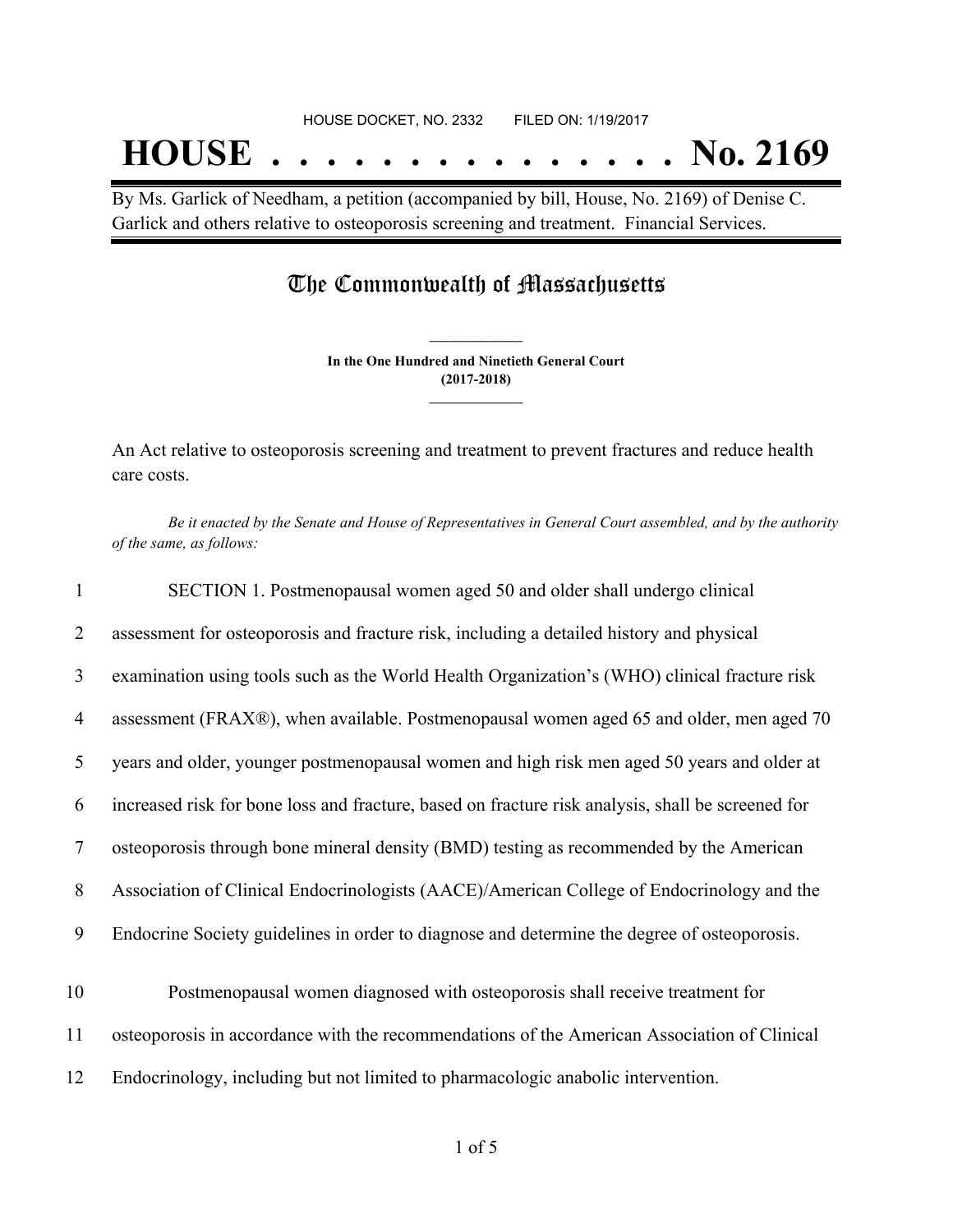| 13 | SECTION 2. Chapter 32A of the General Laws is hereby amended by inserting after    |
|----|------------------------------------------------------------------------------------|
|    | 14 section 17N, as appearing in the 2014 Official Edition, the following section:- |

| 15 | Section 170. Any coverage offered by the commission to an active or retired employee                |
|----|-----------------------------------------------------------------------------------------------------|
| 16 | of the commonwealth insured under the group insurance commission shall provide coverage for         |
| 17 | American Association of Clinical Endocrinologists/American College of Endocrinology and             |
| 18 | Endocrine society guidelines for Bone Mineral Density (BMD) testing in postmenopausal               |
| 19 | women age 65 years and older, men age 70 and older, younger postmenopausal women and high           |
| 20 | risk men aged 50 years and older at increased risk for bone loss and fracture, based on fracture    |
| 21 | risk analysis, to diagnose and determine the degree of osteoporosis; and treatment for              |
| 22 | postmenopausal women diagnosed with osteoporosis in accordance with the recommendations of          |
| 23 | the American Association of Clinical Endocrinology, including but not limited to pharmacologic      |
| 24 | anabolic intervention. The benefits in this section shall not be subject to any greater deductible, |
| 25 | coinsurance, copayments or out-of-pocket limits than any other benefit provided by the              |
| 26 | commission.                                                                                         |
| 27 | CECTION 2. Chanton $110E$ of the Cananal Laws is hander emanded by inserting often                  |

 SECTION 2. Chapter 118E of the General Laws is hereby amended by inserting after section 10I, inserted by section 105 of chapter 46 of the acts of 2015, the following section:-

 Section 10J. The division shall provide coverage for American Association of Clinical Endocrinologists/American College of Endocrinology and Endocrine society guidelines for Bone Mineral Density (BMD) testing in postmenopausal women age 65 years and older, men age 70 and older, younger postmenopausal women and high risk men aged 50 years and older at increased risk for bone loss and fracture, based on fracture risk analysis, to diagnose and determine the degree of osteoporosis; and treatment for post-menopausal women diagnosed with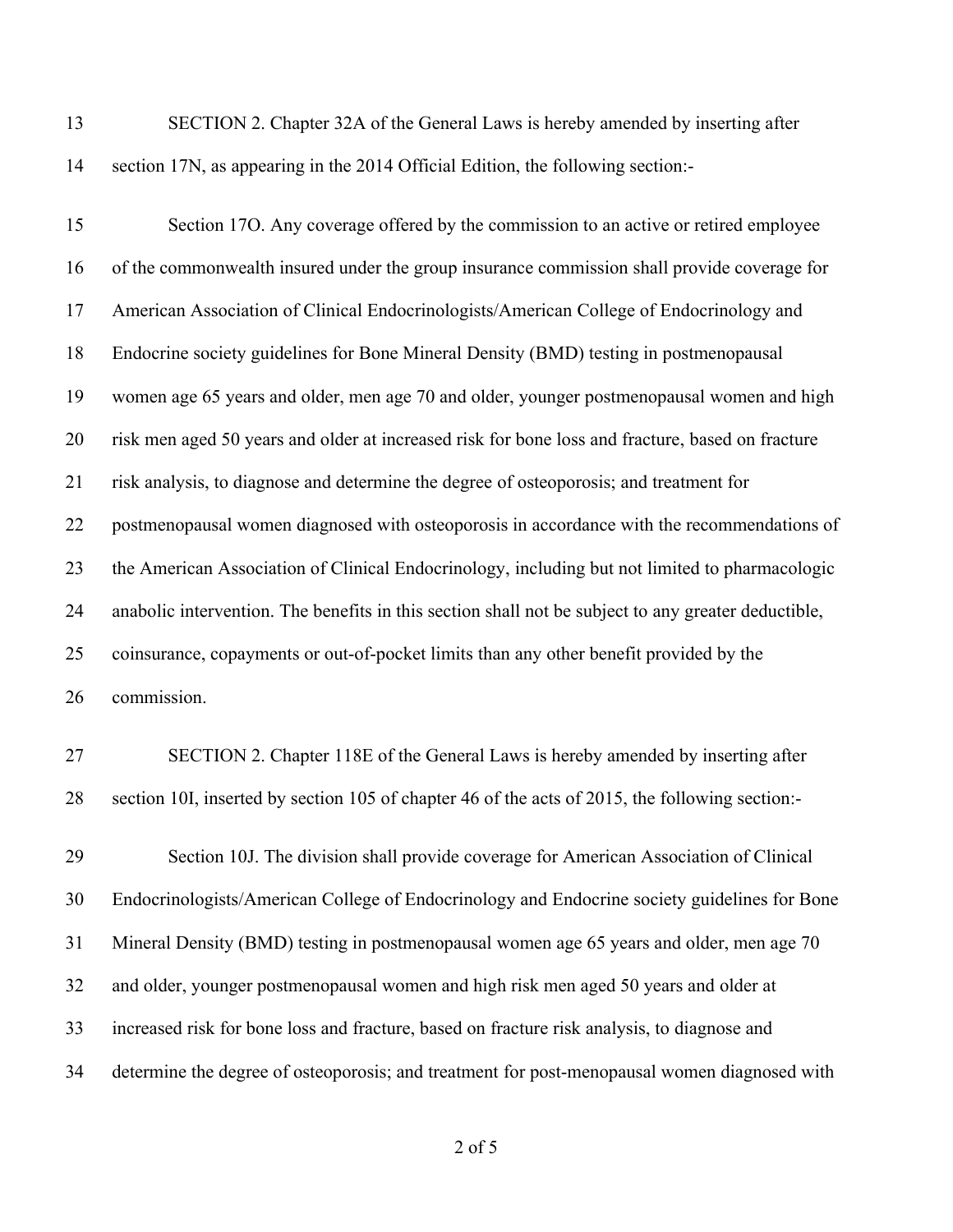osteoporosis in accordance with the recommendations of the American Association of Clinical Endocrinology, including but not limited to pharmacologic anabolic intervention. The benefits in this section shall not be subject to any greater deductible, coinsurance, copayments or out-of-pocket limits than any other benefit provided by the division.

 SECTION 3. Chapter 175 of the General Laws is hereby amended by inserting after section 47GG, as appearing in the 2014 Official Edition, the following section:-

 Section 47HH. The following shall provide coverage for American Association of Clinical Endocrinologists/American College of Endocrinology and Endocrine society guidelines for Bone Mineral Density (BMD) testing in postmenopausal women age 65 years and older, men age 70 and older, younger postmenopausal women and high risk men aged 50 years and older at increased risk for bone loss and fracture, based on fracture risk analysis, to diagnose and determine the degree of osteoporosis; and treatment for postmenopausal women diagnosed with osteoporosis in accordance with the recommendations of the American Association of Clinical Endocrinology, including but not limited to pharmacologic anabolic intervention: (i) any policy of accident and sickness insurance, as described in section 108, which provides hospital expense and surgical expense insurance and which is delivered, issued or subsequently renewed by agreement between the insurer and policyholder in the commonwealth; (ii) any blanket or general policy of insurance described in subdivision (A), (C) or (D) of section 110 which provides hospital expense and surgical expense insurance and which is delivered, issued or subsequently renewed by agreement between the insurer and the policyholder in or outside of the commonwealth; or (iii) any employees' health and welfare fund which provides hospital expense and surgical expense benefits and which is delivered, issued or renewed to any person or group of persons in the commonwealth. The benefits in this section shall not be subject to any greater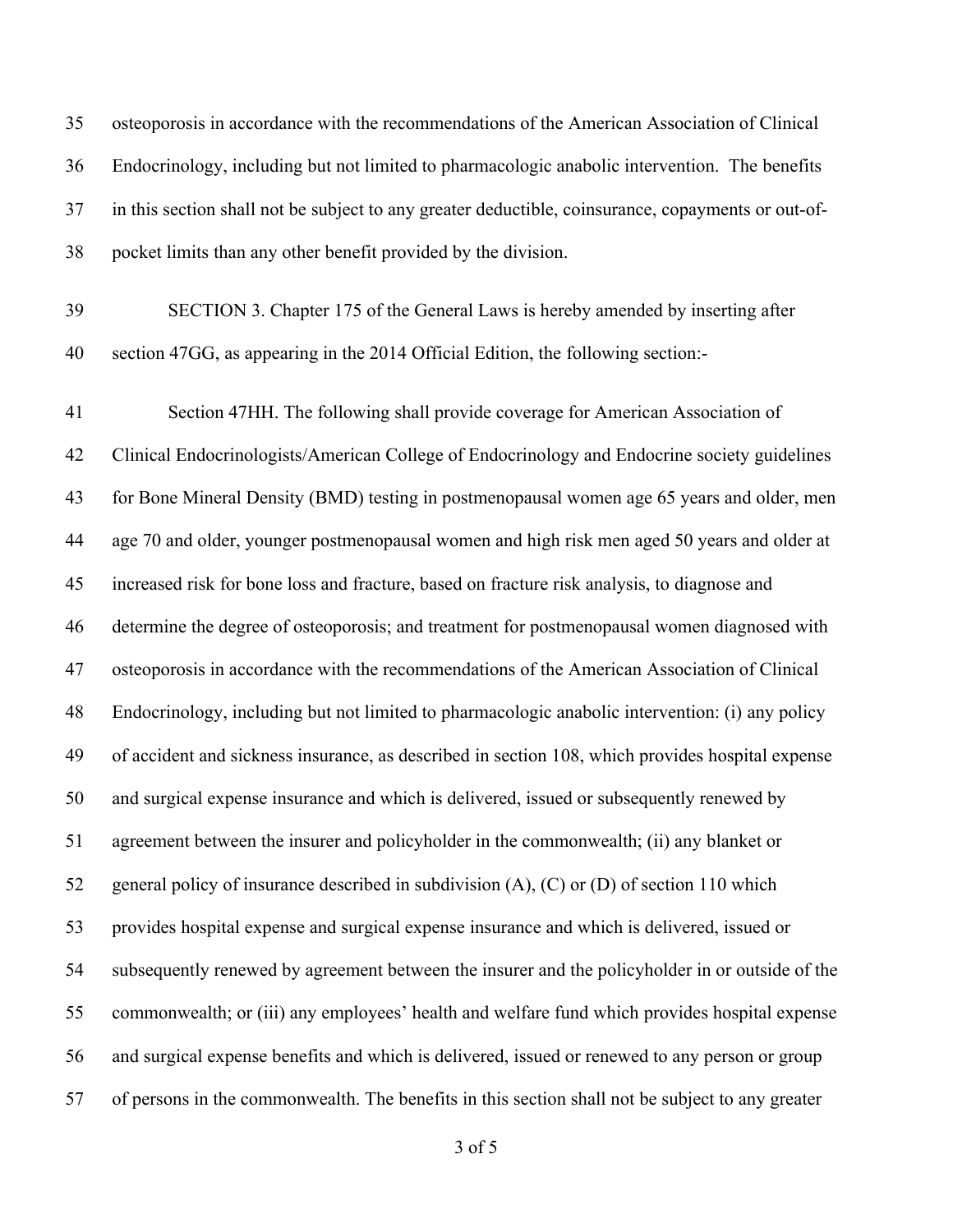deductible, coinsurance, copayments or out-of-pocket limits than any other benefit provided by the insurer.

 SECTION 4. Chapter 176A of the General Laws is hereby amended by inserting after section 8II, as so appearing, the following section:-

 Section 8JJ. Any contract between a subscriber and the corporation under an individual or group hospital service plan which is delivered, issued or renewed within the commonwealth shall provide coverage for American Association of Clinical Endocrinologists/American College of Endocrinology and Endocrine society guidelines for Bone Mineral Density (BMD) testing in postmenopausal women age 65 years and older, men age 70 and older, younger postmenopausal women and high risk men aged 50 years and older at increased risk for bone loss and fracture, based on fracture risk analysis, to diagnose and determine the degree of osteoporosis; and treatment for post-menopausal women diagnosed with osteoporosis in accordance with the recommendations of the American Association of Clinical Endocrinology, including but not limited to pharmacologic anabolic intervention. The benefits in this section shall not be subject to any greater deductible, coinsurance, copayments or out-of-pocket limits than any other benefit provided by the insurer.

 SECTION 5. Chapter 176B of the General Laws is hereby amended by inserting after section 4II, as so appearing, the following section:-

 Section 4JJ. Any subscription certificate under an individual or group medical service agreement delivered, issued or renewed within the commonwealth shall provide coverage for American Association of Clinical Endocrinologists/American College of Endocrinology and Endocrine society guidelines for Bone Mineral Density (BMD) testing in postmenopausal